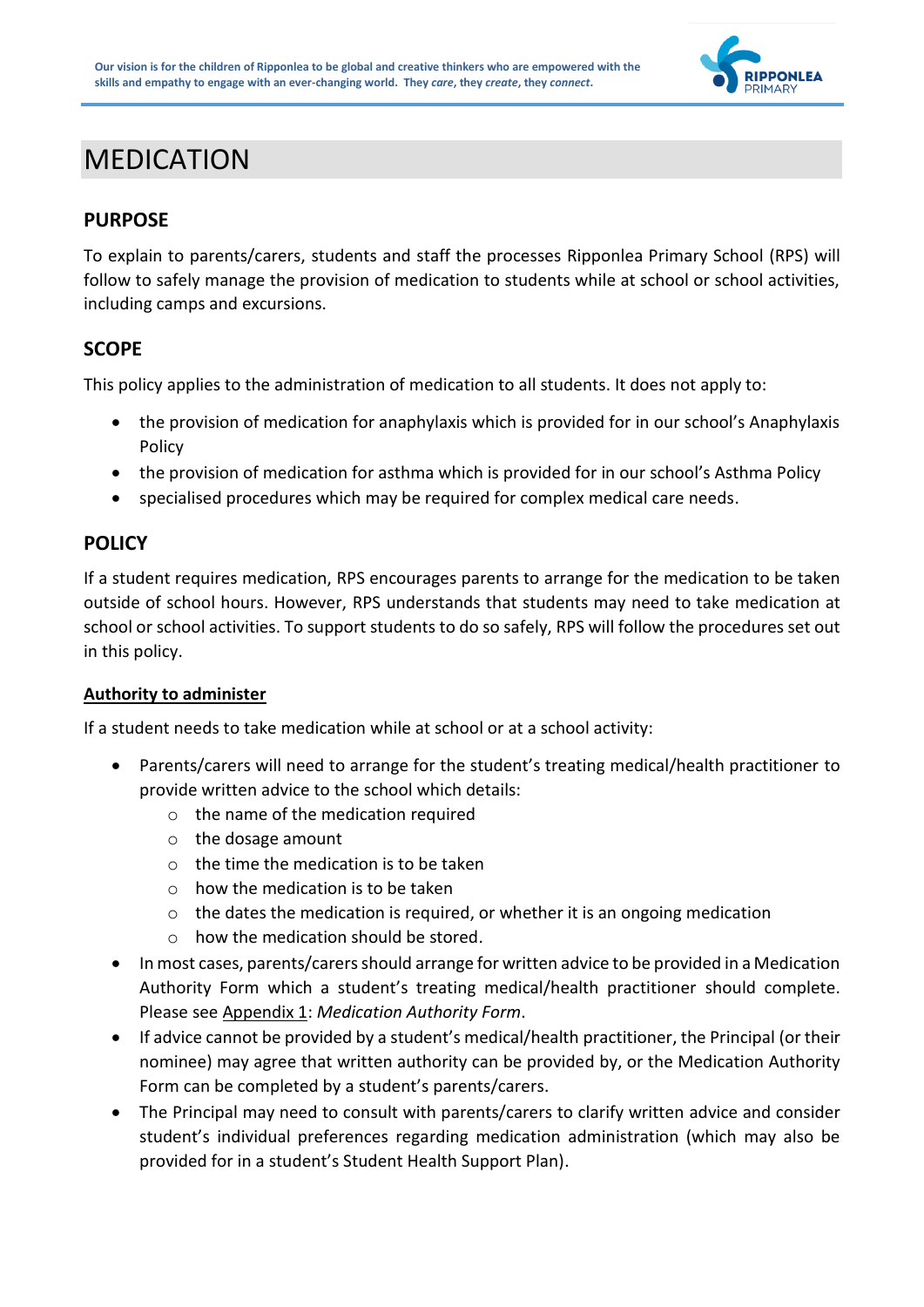

Parents/carers can contact the school office for a Medication Authority Form.

### **Administering medication**

Any medication brought to school by a student needs to be clearly labelled with:

- the student's name
- the dosage required
- the time the medication needs to be administered.

Parents/carers need to ensure that the medication a student has at school is within its expiry date. If school staff become aware that the medication a student has at school has expired, they will promptly contact the student's parents/carers who will need to arrange for medication within the expiry date to be provided.

If a student needs to take medication at school or a school activity, the Principal (or their nominee) will ensure that:

- 1. Medication is administered to the student in accordance with the Medication Authority Form so that:
	- the student receives their correct medication
	- in the proper dose
	- via the correct method (for example, inhaled or orally)
	- at the correct time of day.
- 2. A log is kept of medicine administered to a student. Please see Appendix 2: *Medication Administration Log.*
- 3. Where possible, two staff members will supervise the administration of medication.
- 4. The teacher in charge of a student at the time their medication is required:
	- is informed that the student needs to receive their medication
	- if necessary, release the student from class to obtain their medication.

### *Self-administration*

In some cases it may be appropriate for students to self-administer their medication. The Principal may consult with parents/carers and consider advice from the student's medical/health practitioner to determine whether to allow a student to self-administer their medication.

If the Principal decides to allow a student to self-administer their medication, the Principal may require written acknowledgement from the student's medical/health practitioner, or the student's parents/carers that the student will self-administer their medication.

### **Storing medication**

The Principal (or their nominee) will put in place arrangements so that medication is stored:

- securely to minimise risk to others
- in a place only accessible by staff who are responsible for administering the medication
- away from a classroom (unless quick access is required)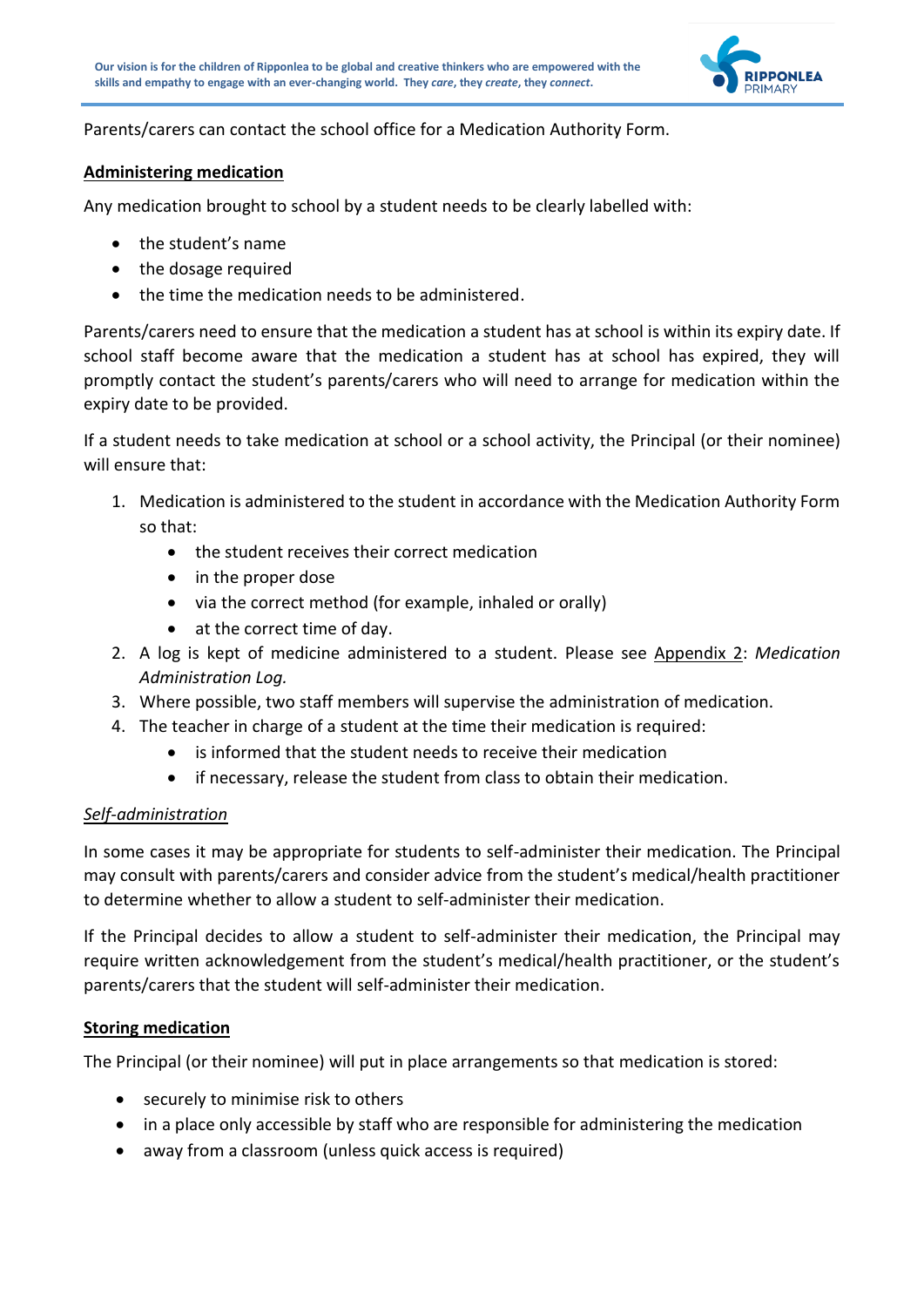

- away from first aid kits
- according to packet instructions, particularly in relation to temperature.

For most students, RPS will store student medication at the main office.

The Principal may decide, in consultation with parents/carers and/or on the advice of a student's treating medical/health practitioner:

- that the student's medication should be stored securely in the student's classroom if quick access might be required
- to allow the student to carry their own medication with them, preferably in the original packaging if:
	- $\circ$  the medication does not have special storage requirements, such as refrigeration
	- o doing so does not create potentially unsafe access to the medication by other students.

### **Warning**

RPS will not:

- in accordance with Department of Education and Training policy, store or administer analgesics such as aspirin and paracetamol as a standard first aid strategy as they can mask signs and symptoms of serious illness or injury
- allow a student to take their first dose of a new medication at school in case of an allergic reaction. This should be done under the supervision of the student's parents, carers or health practitioner
- allow use of medication by anyone other than the prescribed student except in a lifethreatening emergency, for example if a student is having an asthma attack and their own puffer is not readily available.

### **Medication error**

If a student takes medication incorrectly, staff will endeavour to:

| <b>Step</b> | <b>Action</b>                                                                      |
|-------------|------------------------------------------------------------------------------------|
| 1.          | If required, follow first aid procedures outlined in the student's Health Support  |
|             | Plan or other medical management plan.                                             |
| 2.          | Ring the Poisons Information Line, 13 11 26 and give details of the incident and   |
|             | the student.                                                                       |
| 3.          | Act immediately upon their advice, such as calling Triple Zero "000" if advised to |
|             | do so.                                                                             |
| 4.          | Contact the student's parents/carers or emergency contact person to notify         |
|             | them of the medication error and action taken.                                     |
| 5.          | Review medication management procedures at the school in light of the incident.    |

In the case of an emergency, school staff may call Triple Zero "000" for an ambulance at any time.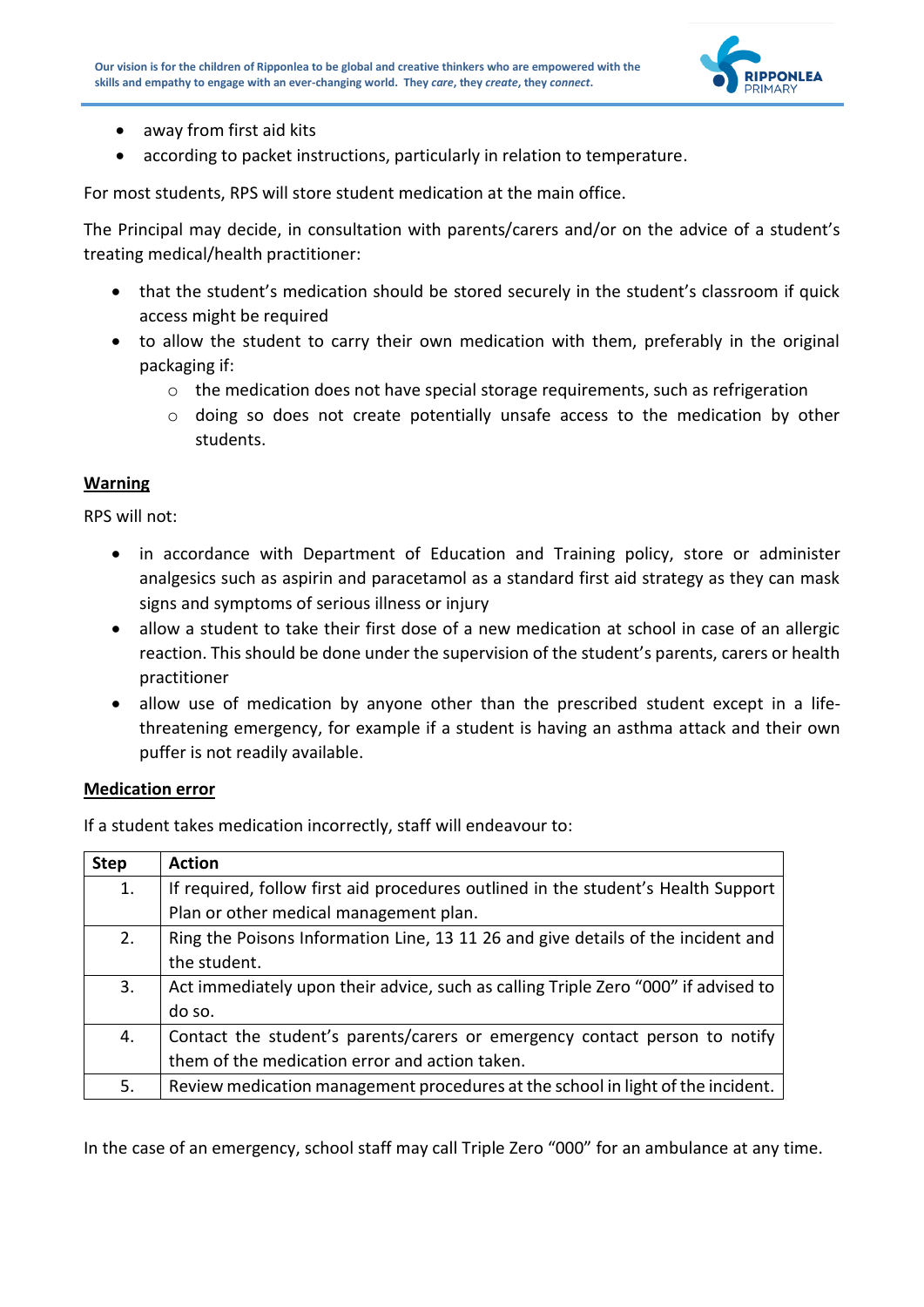

### **Medication which must be returned home on a daily basis**

Wherever possible, parents/carers are asked to provide medication which can remain at school over the course of being administered. Where this is not possible, the medication must be signed in and out of the school office on a daily basis. Please see Appendix 3: *Medication Daily Sign-in/out Register*.

### **Medication required on excursions and camps**

Where medication must be administered on camps or excursions, RPS staff will follow the procedures outlined in this policy and in accordance with DET guidelines (Department Policy and Advisory Library link is listed below). In most instances, parents/carers will be requested to provide the medication and authority to administer directly to the staff members in charge of medication at the camp or excursion.

### **COMMUNICATION**

This policy will be communicated to our school community in the following ways:

- Included in staff induction processes
- Available publicly on our school's website
- Included as annual reference in school newsletter
- Included in our staff handbook/manual
- Discussed at staff briefings/meetings as required
- Made available in hard copy from school administration upon request

### **FURTHER INFORMATION AND RESOURCES**

The Department's Policy and Advisory Library (PAL):

- [Medication Policy](https://www2.education.vic.gov.au/pal/medication/policy)
- [First Aid for Students and Staff Policy](https://www2.education.vic.gov.au/pal/first-aid-students-and-staff/policy)

Poisons Information Line 13 11 26

## **RELATED POLICIES**

- Anaphylaxis
- Asthma Management
- Camps and Excursions
- Duty of Care
- First Aid
- Health Care Needs
- **Privacy**
- Student Engagement and Wellbeing

**Reviewed by School Council:** December 2021

## **Next review date:** October 2024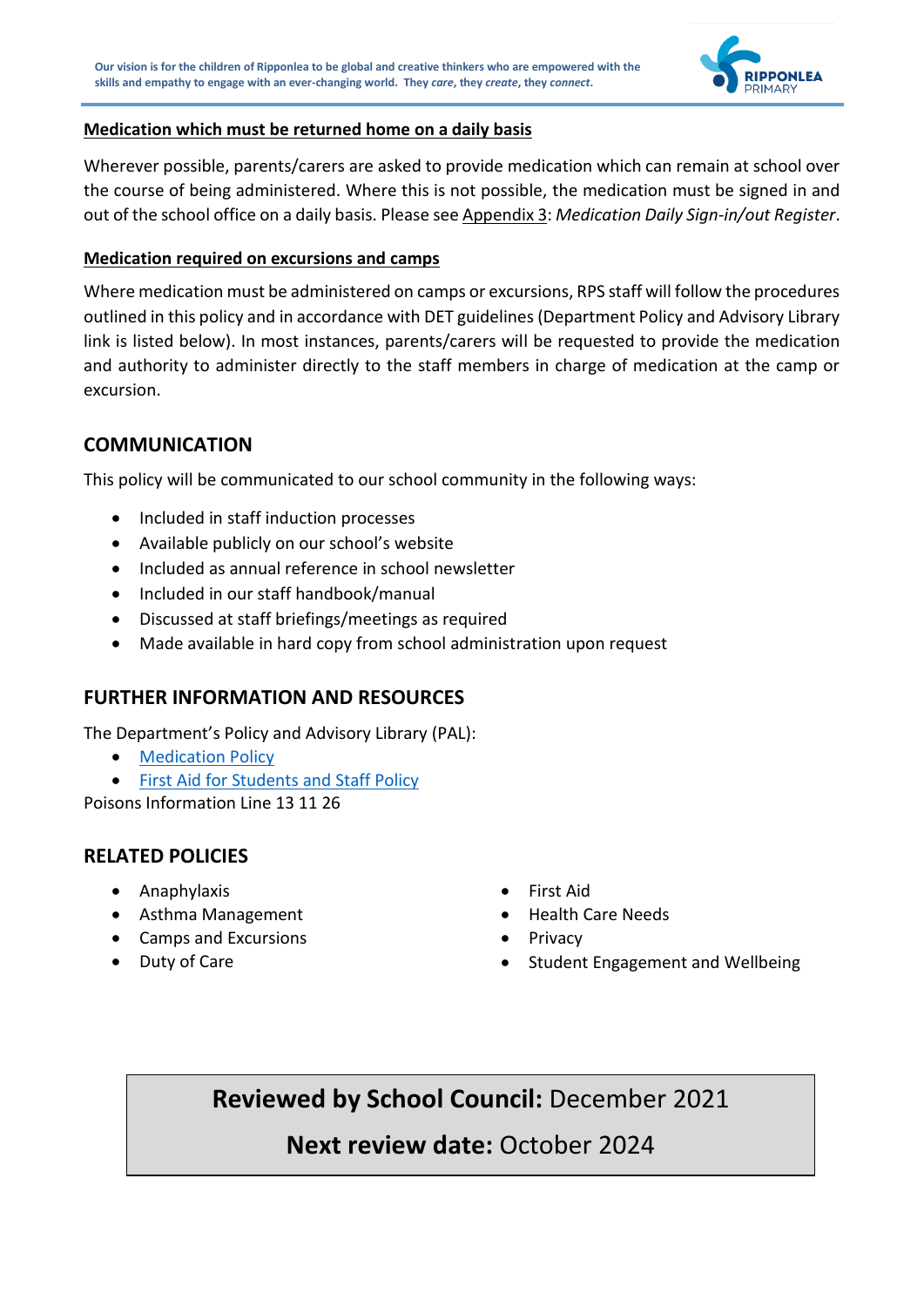

### Appendix 1

# MEDICATION AUTHORITY FORM

## For students requiring medication to be administered at school

This form should, ideally, be signed by the student's medical/health practitioner for all medication to be administered at school but schools may proceed on the signed authority of parents in the absence of a signature from a medical practitioner.

- **For students with asthma**, Asthma Australia's *[School Asthma Care Plan](https://www.asthmaaustralia.org.au/vic/about-asthma/resources)*
- **For students with anaphylaxis**, an [ASCIA Action Plan for Anaphylaxis](https://allergy.org.au/health-professionals/ascia-plans-action-and-treatment)

Please only complete the sections below that are relevant to the student's health support needs. If additional advice is required, please attach it to this form.

**Please note: wherever possible, medication should be scheduled outside school hours, eg medication required three times daily is generally not required during a school day – it can be taken before and after school and before bed.**

## Student Details

**Name of school: \_\_\_\_\_\_\_\_\_\_\_\_\_\_\_\_\_\_\_\_\_\_\_\_\_\_\_\_\_\_\_\_\_\_\_\_\_\_\_\_\_\_\_\_\_\_\_\_\_\_\_\_\_\_\_\_\_\_\_\_\_\_\_\_\_\_\_\_\_**

**Name of student: \_\_\_\_\_\_\_\_\_\_\_\_\_\_\_\_\_\_\_\_\_\_\_\_\_\_\_\_\_\_\_\_\_\_\_\_\_\_ Date of Birth: \_\_\_\_\_\_\_\_\_\_\_\_\_\_\_\_\_\_**

| MedicAlert Number (if relevant): |  |
|----------------------------------|--|
|----------------------------------|--|

**Review date for this form: \_\_\_\_\_\_\_\_\_\_\_\_\_\_\_\_\_\_\_\_\_**

| Medication to be administered at school: |                           |                       |                                                                    |                                                                                                  |                                                                                                                                        |  |  |  |  |  |
|------------------------------------------|---------------------------|-----------------------|--------------------------------------------------------------------|--------------------------------------------------------------------------------------------------|----------------------------------------------------------------------------------------------------------------------------------------|--|--|--|--|--|
| Name of<br><b>Medication</b>             | <b>Dosage</b><br>(amount) | Time/s to<br>be taken | How is it to<br>be taken?<br>(e.g. oral/<br>topical/<br>injection) | Dates to be<br>administered                                                                      | <b>Supervision</b><br>required                                                                                                         |  |  |  |  |  |
|                                          |                           |                       |                                                                    | Start:<br>End:<br>$\frac{1}{2}$<br><b>OR</b><br>$\Box$ Ongoing<br>medication                     | No - student<br>□<br>self- managing<br>$\square$ Yes<br>$\Box$ remind<br>$\square$ observe<br>$\square$ assist<br>$\square$ administer |  |  |  |  |  |
|                                          |                           |                       |                                                                    | Start:<br>$\left  \right $<br>End:<br>$\frac{1}{2}$<br><b>OR</b><br>$\Box$ Ongoing<br>medication | 0<br>No - student<br>self- managing<br>$\square$ Yes<br>$\Box$ remind<br>$\square$ observe<br>$\square$ assist<br>$\square$ administer |  |  |  |  |  |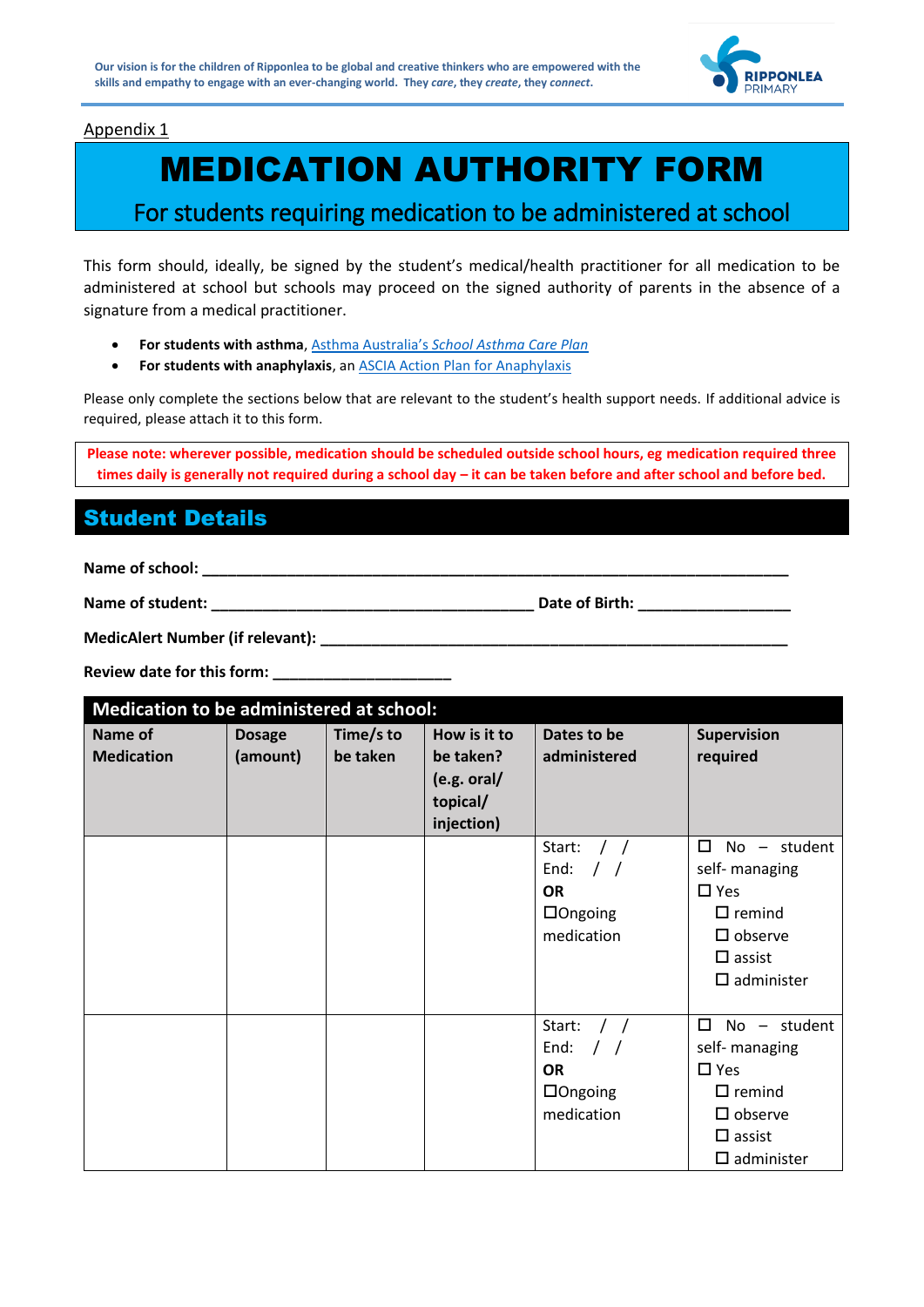

### **Medication storage**

Please indicate if there are any specific storage instructions for any medication:

### **Medication delivered to the school**

Please ensure that medication delivered to the school:

- □ Is in its original package
- $\Box$  The pharmacy label matches the information included in this form

### **Supervision required**

Students in the early years will generally need supervision of their medication and other aspects of health care management. In line with their age and stage of development and capabilities, older students can take responsibility for their own health care. Self-management should be agreed to by the student and their parents/carers, the school and the student's medical/health practitioner.

\_\_\_\_\_\_\_\_\_\_\_\_\_\_\_\_\_\_\_\_\_\_\_\_\_\_\_\_\_\_\_\_\_\_\_\_\_\_\_\_\_\_\_\_\_\_\_\_\_\_\_\_\_\_\_\_\_\_\_\_\_\_\_\_\_\_\_\_\_\_\_\_\_\_\_\_\_\_\_\_\_\_\_\_\_\_\_\_\_ \_\_\_\_\_\_\_\_\_\_\_\_\_\_\_\_\_\_\_\_\_\_\_\_\_\_\_\_\_\_\_\_\_\_\_\_\_\_\_\_\_\_\_\_\_\_\_\_\_\_\_\_\_\_\_\_\_\_\_\_\_\_\_\_\_\_\_\_\_\_\_\_\_\_\_\_\_\_\_\_\_\_\_\_\_\_\_\_\_ \_\_\_\_\_\_\_\_\_\_\_\_\_\_\_\_\_\_\_\_\_\_\_\_\_\_\_\_\_\_\_\_\_\_\_\_\_\_\_\_\_\_\_\_\_\_\_\_\_\_\_\_\_\_\_\_\_\_\_\_\_\_\_\_\_\_\_\_\_\_\_\_\_\_\_\_\_\_\_\_\_\_\_\_\_\_\_\_\_

Please describe what supervision or assistance is required by the student when taking medication at school (e.g. remind, observe, assist or administer):

\_\_\_\_\_\_\_\_\_\_\_\_\_\_\_\_\_\_\_\_\_\_\_\_\_\_\_\_\_\_\_\_\_\_\_\_\_\_\_\_\_\_\_\_\_\_\_\_\_\_\_\_\_\_\_\_\_\_\_\_\_\_\_\_\_\_\_\_\_\_\_\_\_\_\_\_\_\_\_\_\_\_\_\_\_\_\_\_\_ \_\_\_\_\_\_\_\_\_\_\_\_\_\_\_\_\_\_\_\_\_\_\_\_\_\_\_\_\_\_\_\_\_\_\_\_\_\_\_\_\_\_\_\_\_\_\_\_\_\_\_\_\_\_\_\_\_\_\_\_\_\_\_\_\_\_\_\_\_\_\_\_\_\_\_\_\_\_\_\_\_\_\_\_\_\_\_\_\_

### **Monitoring effects of medication**

Please note: School staff *do not* monitor the effects of medication and will seek emergency medical assistance if concerned about a student's behaviour following medication.

### **Privacy Statement**

We collect personal and health information to plan for and support the health care needs of our students. Information collected will be used and disclosed in accordance with the Department of Education and Training's privacy policy which applies to all government schools (available at: [http://www.education.vic.gov.au/Pages/schoolsprivacypolicy.aspx\)](http://www.education.vic.gov.au/Pages/schoolsprivacypolicy.aspx) and the law.

### **Authorisation to administer medication in accordance with this form:**

\_\_\_\_\_\_\_\_\_\_\_\_\_\_\_\_\_\_\_\_\_\_\_\_\_\_\_\_\_\_\_\_\_\_\_\_\_\_\_\_\_\_\_\_\_\_\_\_\_\_\_\_\_\_\_\_\_\_\_\_\_\_\_\_\_\_\_\_

| Contact details: |  |
|------------------|--|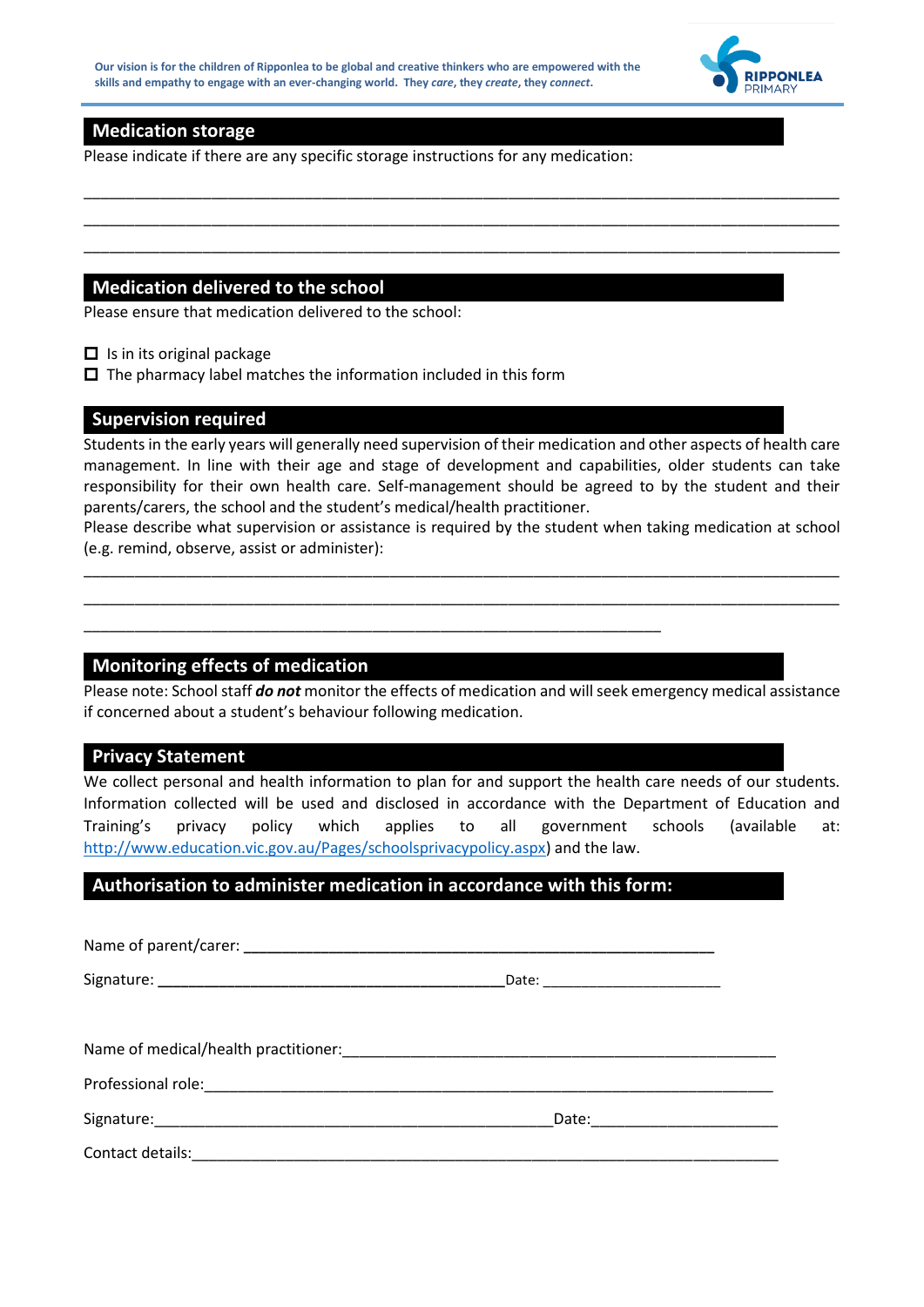#### Appendix 2



# MEDICATION ADMINISTRATION LOG

For students requiring medication to be administered at school

'This log must be completed by the staff member administering medication to any student at the school.

**Name of student:** \_\_\_\_\_\_\_\_\_\_\_\_\_\_\_\_\_\_\_\_\_\_\_\_\_\_\_\_\_\_\_\_\_\_\_\_\_\_\_\_\_\_\_\_\_\_\_\_\_\_\_ **Year level:** \_\_\_\_\_\_\_\_\_\_\_\_\_\_\_\_\_\_\_\_\_\_\_\_\_\_\_\_\_\_\_\_\_

**Medication required from ……/….../.….. to ….../.…../…...**

|             |             |                   |               | <b>How medication</b> | Tick when checked √ |            |         | <b>Staff member</b><br>Administering | <b>Staff member</b><br><b>Checking</b> |
|-------------|-------------|-------------------|---------------|-----------------------|---------------------|------------|---------|--------------------------------------|----------------------------------------|
| <b>Date</b> | <b>Time</b> | <b>Medication</b> | <b>Dosage</b> | is administered       | <b>Correct</b>      | Correct    | Correct | Print name and                       | Print name and                         |
|             |             |                   |               |                       | child               | medication | dose    | initial                              | initial                                |
|             |             |                   |               |                       |                     |            |         |                                      |                                        |
|             |             |                   |               |                       |                     |            |         |                                      |                                        |
|             |             |                   |               |                       |                     |            |         |                                      |                                        |
|             |             |                   |               |                       |                     |            |         |                                      |                                        |
|             |             |                   |               |                       |                     |            |         |                                      |                                        |
|             |             |                   |               |                       |                     |            |         |                                      |                                        |
|             |             |                   |               |                       |                     |            |         |                                      |                                        |
|             |             |                   |               |                       |                     |            |         |                                      |                                        |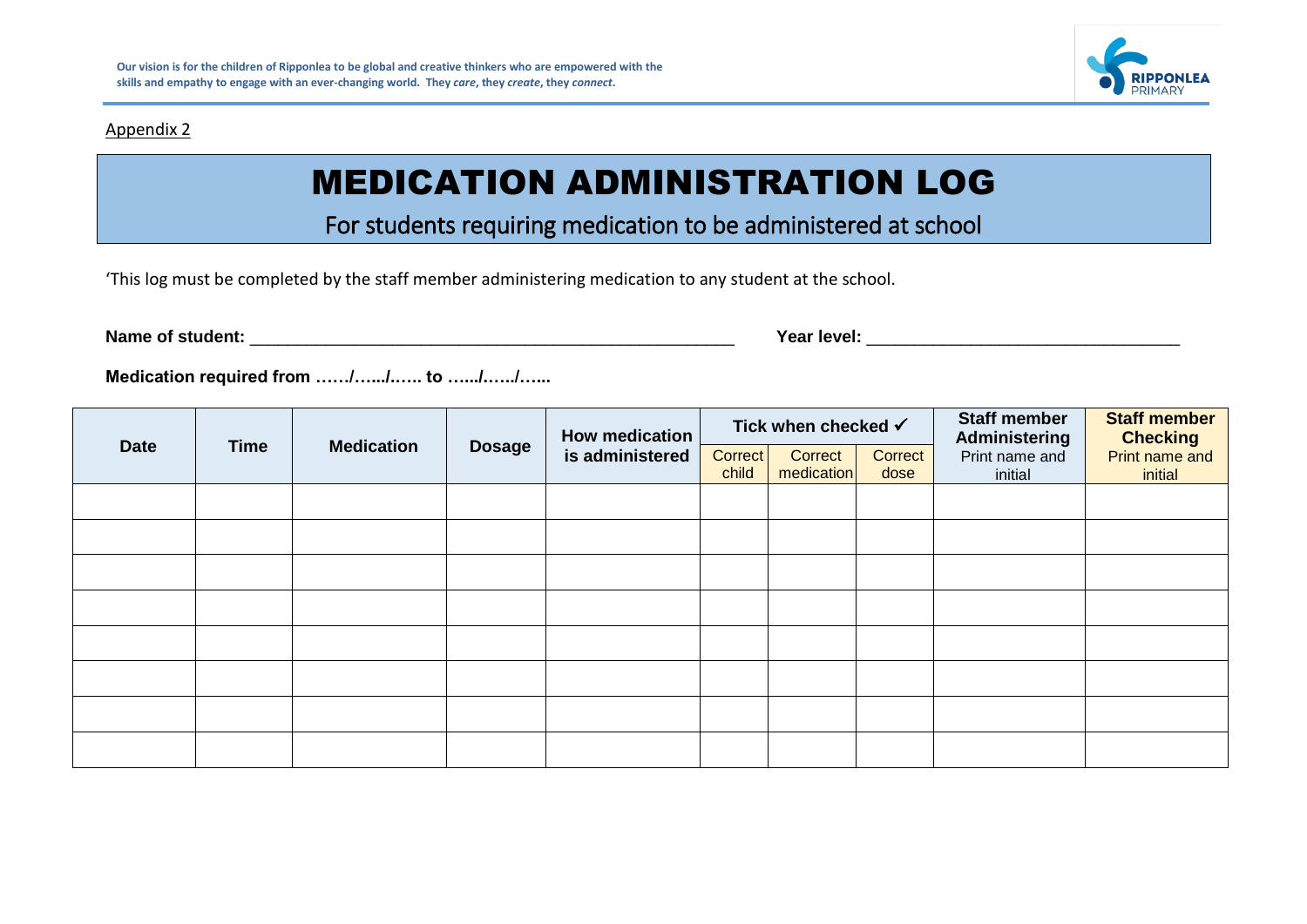

**Our vision is for the children of Ripponlea to be global and creative thinkers who are empowered with the skills and empathy to engage with an ever-changing world. They** *care***, they** *create***, they** *connect***.**

|             |             |                   |               | <b>How medication</b> | Tick when checked $\checkmark$ |                       |                 | <b>Staff member</b><br>Administering | <b>Staff member</b><br><b>Checking</b> |
|-------------|-------------|-------------------|---------------|-----------------------|--------------------------------|-----------------------|-----------------|--------------------------------------|----------------------------------------|
| <b>Date</b> | <b>Time</b> | <b>Medication</b> | <b>Dosage</b> | is administered       | Correct<br>child               | Correct<br>medication | Correct<br>dose | Print name and<br>initial            | Print name and<br>initial              |
|             |             |                   |               |                       |                                |                       |                 |                                      |                                        |
|             |             |                   |               |                       |                                |                       |                 |                                      |                                        |
|             |             |                   |               |                       |                                |                       |                 |                                      |                                        |
|             |             |                   |               |                       |                                |                       |                 |                                      |                                        |
|             |             |                   |               |                       |                                |                       |                 |                                      |                                        |
|             |             |                   |               |                       |                                |                       |                 |                                      |                                        |
|             |             |                   |               |                       |                                |                       |                 |                                      |                                        |
|             |             |                   |               |                       |                                |                       |                 |                                      |                                        |
|             |             |                   |               |                       |                                |                       |                 |                                      |                                        |
|             |             |                   |               |                       |                                |                       |                 |                                      |                                        |
|             |             |                   |               |                       |                                |                       |                 |                                      |                                        |
|             |             |                   |               |                       |                                |                       |                 |                                      |                                        |
|             |             |                   |               |                       |                                |                       |                 |                                      |                                        |
|             |             |                   |               |                       |                                |                       |                 |                                      |                                        |
|             |             |                   |               |                       |                                |                       |                 |                                      |                                        |
|             |             |                   |               |                       |                                |                       |                 |                                      |                                        |